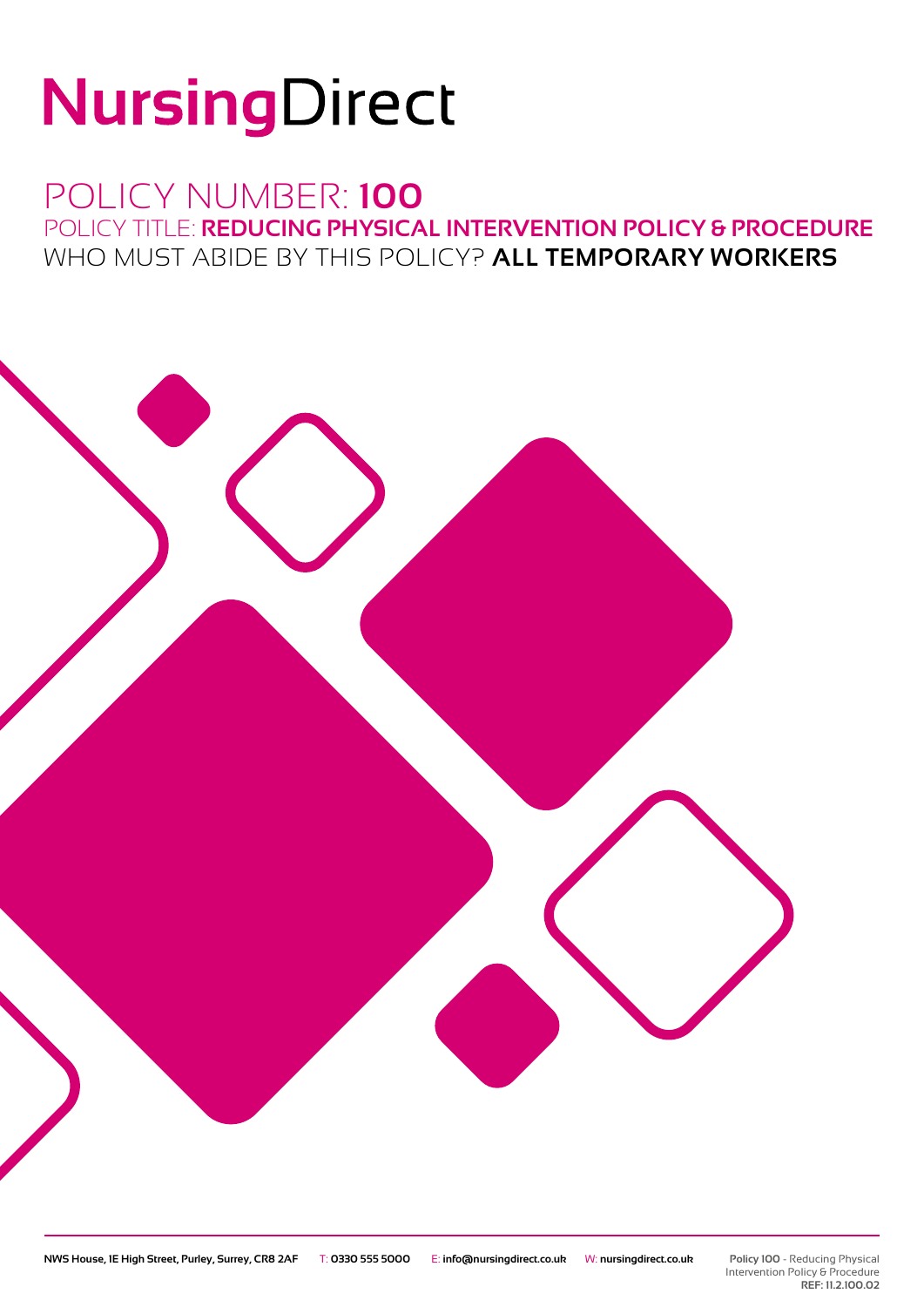# REDUCING PHYSICAL INTERVENTION POLICY & PROCEDURE

# **1. THE PURPOSE OF THIS POLICY**

- 1.1 To provide a framework within which adult health and social care services can develop a culture where restrictive interventions are only ever used as a last resort and then only for the shortest possible time.
- 1.2 To create a culture of positive and proactive care to reduce the need for restrictive interventions and set out mechanisms to ensure accountability to reduce the use of restrictive practices, including effective governance and transparent reporting and monitoring.
- 1.3 To support Nursing Direct Healthcare Limited in meeting the following Key Lines of Enquiry:

| <b>KEY QUESTION</b>                                                                                                                                                                             | <b>KEY LINES OF ENQUIRY</b>                                                                                                                                                                                                              |  |  |
|-------------------------------------------------------------------------------------------------------------------------------------------------------------------------------------------------|------------------------------------------------------------------------------------------------------------------------------------------------------------------------------------------------------------------------------------------|--|--|
| <b>FFFFCTIVE</b>                                                                                                                                                                                | F2: How does the service make sure that staff<br>have the skills, knowledge and experience to<br>deliver effective care and support?                                                                                                     |  |  |
| <b>FFFFCTIVE</b>                                                                                                                                                                                | E7: Is consent to care and treatment always<br>sought in line with legislation and guidance?                                                                                                                                             |  |  |
| SAFF                                                                                                                                                                                            | S2: How are risks to people assessed and<br>their safety monitored and managed so they<br>are supported to stay safe and their freedom<br>is respected?                                                                                  |  |  |
| WFII-IFD                                                                                                                                                                                        | WI: Is there a clear vision and credible strategy<br>to deliver high-quality care and support, and<br>promote a positive culture that is person-<br>centred, open, inclusive and empowering,<br>which achieves good outcomes for people? |  |  |
| W2: Does the governance framework ensure<br>that responsibilities are clear and that<br>$WFI I - I FD$<br>quality performance, risks and regulatory<br>requirements are understood and managed? |                                                                                                                                                                                                                                          |  |  |

- 1.4 To meet the legal requirements of the regulated activities that {Nursing Direct Healthcare Limited} is registered to provide:
	- Criminal Law Act (1967)
	- Criminal Justice Act (2003)
	- Autism Act 2009
	- The Care Act 2014
	- Equality Act 2010
	- Human Rights Act 1998
	- Management of Health and Safety at Work Regulations 1999
	- Mental Capacity Act 2005
	- Mental Capacity Act Code of Practice
	- Mental Health Act 2007
	- The Health and Social Care Act 2008 (Regulated Activities) (Amendment) Regulations 2012

# **2. SCOPE**

- 2.1 The following roles may be affected by this policy:
	- All staff
	- Registered Manager
	- Other management
	- Nurse
	- Care staff • Activities
- 2.2 The following Service Users may be affected by this policy:
	- Service Users
- 2.3 The following stakeholders may be affected by this policy:
	- Family
	- Advocates
	- Representatives
	- Commissioners
	- External health professionals • Local Authority
	- NHS

# **3. OBJECTIVES**

- 3.1 Protect people's fundamental human rights and promote person-centred, best interest and therapeutic approaches to supporting Service Users when they are distressed.
- 3.2 Improve the quality of life of those who may, in extreme circumstances, require physical intervention to keep them and those supporting them safe.
- 3.3 Reduce reliance on restrictive practices by promoting a positive culture and practices that focus on prevention, de-escalation and reflection.
- 3.4 Increase understanding of the root causes of behaviour and recognise that many behaviours are the result of distress due to unmet needs.
- 3.5 Where required, focus on the safest and most dignified use of restrictive interventions including physical intervention.

# **4. POLICY**

4.1 In line with NICE recommendations, staff in community settings should avoid the use physical intervention, also known as manual restraint and the use of mechanical restraint.

 However, manual restraint may be agreed as part of a multidisciplinary decision and also agreed at Senior Management level in exceptional circumstances. This will be for the least time possible and only for someone who lacks capacity and this is deemed as a necessary and proportionate Deprivation of Liberty.

 Nursing Direct Healthcare Limited will embed a positive and proactive approach to care and support for all Service Users to ensure that any discussion regarding physical intervention are agreed as part of a best interest decision.

4.2 Where applicable all staff must have Positive Behaviour Support training within learning disability/autism services before undertaking any training that requires physical intervention.

 In other services, similar training should be undertaken which evidences a positive and proactive approach in supporting distressed behaviours.

4.3 This policy should ONLY be implemented in services where the use of physical intervention for distressed Service Users have been agreed.

 Physical intervention should only be used when an approved, accredited trainer has delivered the training. An approved list can be found here: Certified organisations - Bild - Association of Certified Training (bildact.org.uk)

- 4.4 All training will be reviewed on an annual basis.
- 4.5 The policy will follow the five principles of the Mental Capacity Act 2005 and any decision made to consider the use of restraint will only be made under legal best interest with relevant parties who can represent the views and wishes of the individual Service User as well as any other healthcare professionals involved in their Care.
- 4.6 Care Plans will focus on avoiding or reducing the need for restraint by ensuring that there is a detailed personal history and an up-to-date risk assessment in place for individual Service Users.
- 4.7 Care Plans will contain details of techniques and strategies, such as diversion, prevention, or consideration of allowing the Service User to have their preference used before any type of restraint is considered as an option.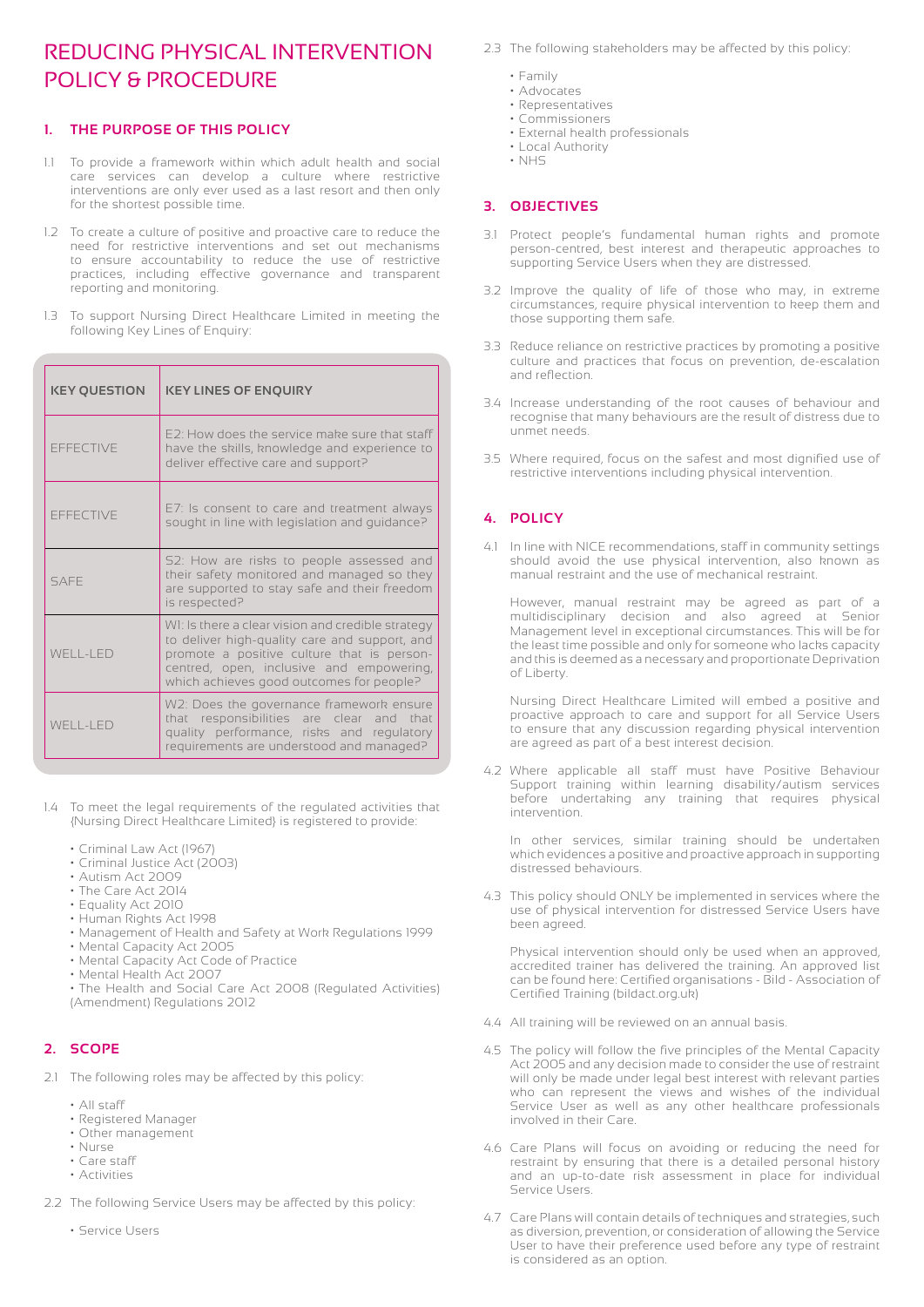4.8 Before any staff use physical intervention, other than short term restriction of the Service User's freedom of movement or in an unforeseen emergency, they will receive training and be competent. Knowledge and practice will be reviewed on an annual basis.

### **5. PROCEDURE**

#### 5.1 **Positive Behaviour Support**

 Positive Behaviour Support (PBS) provides a framework that seeks to understand the context and meaning of behaviour in order to inform the development of supportive environments and skills that can enhance a person's quality of life. Evidence has shown that PBS-based approaches can enhance quality of life and also reduce behaviours that challenge, which in turn can lead to a reduction in the use of restrictive interventions including physical intervention (please refer to the Positive Behaviour Support Policy and Procedure). All staff should be familiar with the Positive Behaviour Support Policy and Procedure and have undertaken relevant training on ensuring a positive and proactive approach to managing distressed behaviours.

 All staff will undertake training in Positive Behaviour Support/ Management when supporting Service Users with stressed or distressed behaviours. PBS is commonly used in learning disability and autism services, but is also effective in supporting any Service User with stressed or distressed behaviours. Refer to the Positive Behaviour Support document in the Forms section.

#### 5.2 **Care Planning and Involvement**

 To help protect the interests of Service Users with whom restrictive interventions are used, it is good practice to involve the Service User, and wherever possible, family members, advocates and other relevant representatives (e.g. the attorney or deputy for a person who lacks capacity) in planning, monitoring and reviewing how and when they are used. This includes ensuring all reasonable adjustments and that documentation is in a format the Service User understands. If a Service User is not involved, this should be fully documented and justified.

 Care Plans must always include clear evidence of health and social needs assessment, and must be created with input from the Service User, their carer's, relatives or advocates. This should identify:

- The context within which behaviours of concern occur
- Clear primary preventative strategies which focus on improvement of quality of life and ensuring that needs are met.
- Secondary preventative strategies which aim to ensure that early signs of anxiety and agitation are recognised and responded to.
- Tertiary strategies which may include detail of planned restrictive interventions to be used in the safest possible manner, and which should only be used as an absolute last resort.

 If the Service User is able to be involved in their Care Plan, it is important to capture their views on what support they require when distressed.

 Refer to the Positive Behaviour Support Policy and Procedure for effective Care Planning.

#### 5.3 **De-Escalation, Disengagement and Breakaway Techniques**

 **In line with NICE recommendations, staff in community settings should not use physical intervention. However, in some circumstances, physical intervention may be agreed as part of a multidisciplinary decision and also agreed at Senior Management level in exceptional circumstances.**

#### **Staff have a legal right to defend themselves and a professional duty to protect others from harm.**

 De-Escalation, Disengagement and Breakaway techniques are suggested for community settings (NICE, 2015). This must be delivered through an accredited training provider. The training must focus on an awareness of the physical environment, strategies to keep safe, and reduce the likelihood of assault or harm. Further information on how to recognise and manage escalating behaviours appropriately at the earliest opportunity, how to minimise the risk of assault, and how to call for help in an emergency should also be included.

 Section 3 of the Criminal Law Act (1967) allows all citizens the right to use force that is reasonable in a threatening situation. However, this must be proportionate to the perceived threat. In situations of high risk, staff must remove themselves from the situation and, if there is immediate risk to life, contact the Police.

 Strategies to de-escalate distressed Service Users and how to disengage safely should be included in the overall Positive Behaviour Support plan.

#### 5.4 **Training**

 Before delivering any training, Nursing Direct Healthcare Limited will ensure that the accredited training provider carries out a training needs analysis to obtain as much information as possible about the needs and characteristics of staff and Service Users. This will ensure that any physical intervention is appropriate, proportional, meets identified needs, and that any elevated risks are highlighted and adjustments made where needed. De-escalation and breakaway techniques may be the appropriate training required without the need for physical restraint training.

#### **Any training in physical restraint must only be delivered after all relevant staff have completed an appropriate level of immediate life support training (including required refresher training). This should be in accordance with the guidelines of the UK Resuscitation Council for immediate life support.**

 The accredited training provider or in-house trainer must ensure that the training identifies:

- Who the training is intended for
- Aims, objectives and learning outcomes for each programme
- Training methods
- Timings assessment methods
- Rationale that justifies the inclusion of each restrictive intervention in the programme. This may be in any format, but must include the following as a minimum:
- RRN Training Standards Name and description of restrictive intervention (diagram or photo)
- Rationale for use (why and in what situation)
- How the intervention will be taught to staff and how competence will be tested
- General safety issues for staff during teaching and practice • Any person-specific safety issues for staff during teaching
- and practice (where information has been provided, and adjustments need to be made)
- Any issues that may compromise the fidelity of the technique between the taught version in the classroom and its application in practice. This must include a description of how any identified issues may compromise both safety and effectiveness
- General safety guidelines, supporting those restrictive interventions authorised for use at population level
	- Person-centred safety guidelines, supporting personalised restrictive interventions
	- A statement that the restrictive intervention must be used as taught and not modified, unless authorised by the accredited training provider

 Training providers must ensure that any form of mechanical restraint that they are requested to teach the use of has been agreed at Board level. **Mechanical restraint must only be considered for use in exceptional circumstances in specific settings and under very specific circumstances.**

#### 5.5 **A Human Rights Approach to Physical Intervention and Restrictive Practices**

 Restrictive practices, including physical intervention, can be characterised as an exercise of power over another individual. In order to ensure this power is never abused, comprehensive safeguards must always be in place. It is essential that such safeguards eliminate any risk of discrimination, harassment or victimisation. Nursing Direct Healthcare Limited must ensure that no Service User is exposed to any restrictive practice because of their age, mental health status, mental capacity, physical impairment, race/ethnicity, religion and belief, gender (including transgender), HIV/AIDS status, sexual orientation, political opinion, socio-economic background, or spent convictions.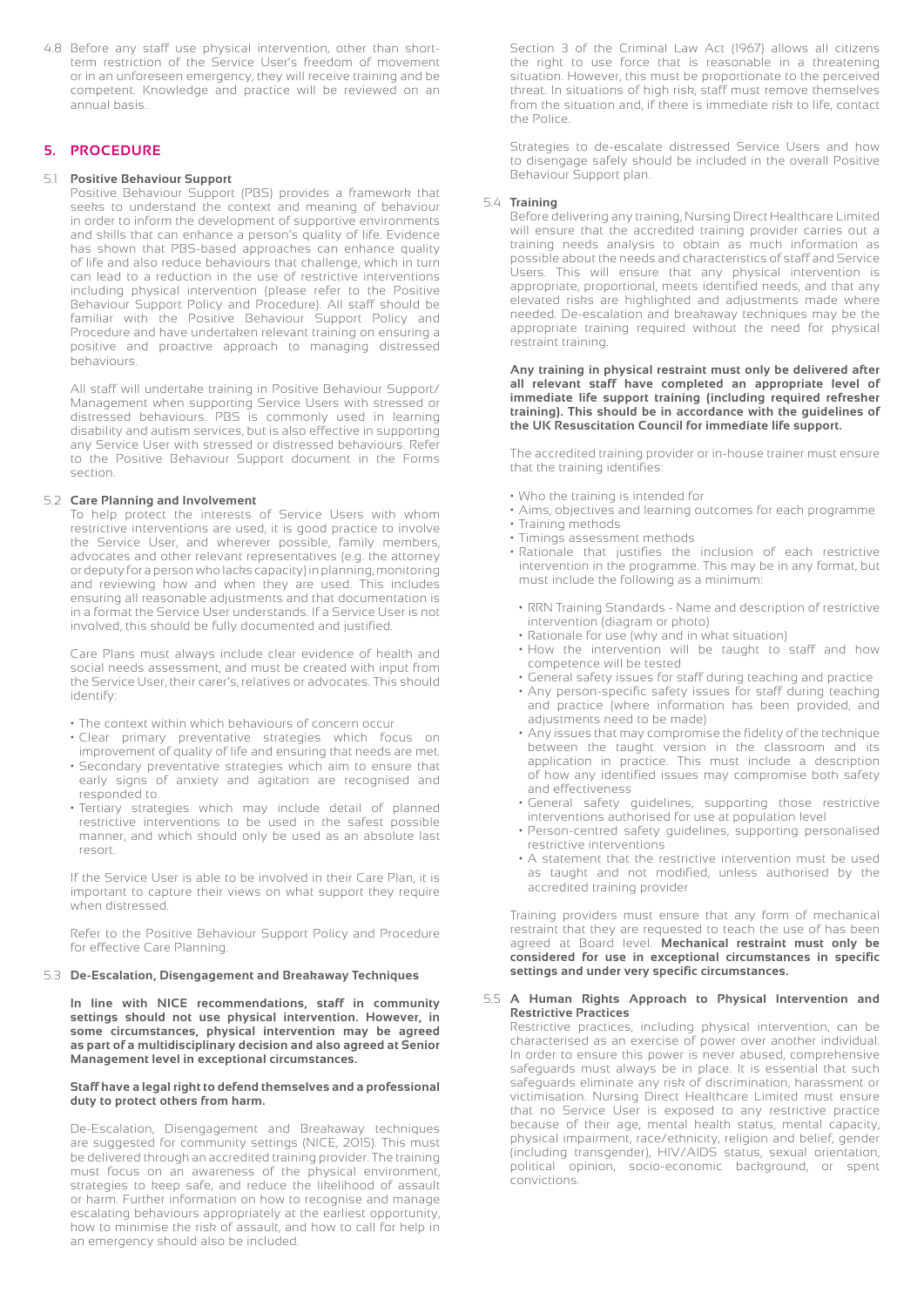#### 5.6 **Capacity and Consent**

 Staff must ensure that they assess the Service User's mental capacity, as consent for the use of any type or method of restraint must be gained from Service Users, unless they lack the mental capacity to make the decision.

To summarise:

- If a Service User has capacity, does not consent, and there is no risk of harm to other people, then physical intervention is not acceptable and could result as civil or criminal assault
- If a Service User lacks capacity, staff at Nursing Direct Healthcare Limited must follow the MCA guidance to assess and record decisions that are being made on a Service User's behalf. **This will ONLY be agreed as part of a wider multidisciplinary approach and also agreed at Board level in community settings**
	- For Service Users who lack capacity in relation to their behaviour and physical intervention, Nursing Direct Healthcare Limited must have a Deprivation of Liberty agreed which is deemed necessary and proportionate to carry out this level of restriction in specific circumstances

#### 5.7 **Planned Physical Intervention**

 Staff will be familiar with the definition of physical intervention and the types of physical intervention. Only staff who have had approved, accredited training will be involved in any type of physical intervention. They will also be clear that, in accordance with the Mental Capacity Act 2005, when considering using any form of physical intervention with a Service User who lacks capacity, the following two conditions **must both** be met:

- The Care Worker taking action must reasonably believe that physical intervention is necessary to prevent harm to the person who lacks capacity, and
- The amount and type of restraint used and the amount of time it lasts must be a proportionate response to the likelihood and seriousness of harm
- A multidisciplinary approach has been taken and a Deprivation of Liberty is in place to include this restriction

The following must be assessed:

- The Service User's behaviour
- The Service User's underlying condition and treatment
- The Service User's mental capacity in relation to making decisions about their behaviour which is leading staff to consider using physical intervention. This is to include completion of the Mental Capacity Assessment records and a best interest meeting
- The communication needs of the Service User
- The impact of the use of the type of restraint on the Service User

 It is unlawful to physically restrain a Service User in a way that deprives them of their liberty unless the procedures set out in the Mental Capacity Act (MCA) 2005 Policy and Procedure and the Deprivation of Liberty Safeguards (DoLS) Policy and Procedure at Nursing Direct Healthcare Limited are followed.

 Assessing staff will ensure that they have considered all other options to ensure the Service User's safety and well-being and this is the last resort. Staff can refer to the Physical Intervention Flow Chart included in the Forms section of this policy which provides a guide to decision making.

#### 5.8 **The Safe and Ethical Use of Physical Intervention**

- Restrictive interventions should never be used to punish or for the sole intention of inflicting pain, suffering or humiliation
- There must be a real possibility of harm to the Service User or to staff, the public or others if no action is taken
- The nature of techniques used to restrict must be proportionate to the risk of harm and the seriousness of that harm
- Any action taken to restrict a Service User's freedom of movement must be the least restrictive option that will meet the need
- Any restriction should be imposed for no longer than absolutely necessary
- What is done to people, why and with what consequences must be subject to audit and monitoring, and must be open and transparent
- Restrictive interventions should only ever be used as a last resort
- A Service User's carer and advocate involvement is essential when reviewing plans for restrictive interventions

 When confronted with acute behavioural disturbance, or highly stressed or distressed behaviours, the choice of restrictive intervention must always represent the least restrictive option to meet the immediate need. It should always be informed by the Service User's preference (if known), any particular risks associated with their general health and an appraisal of the immediate environment.

 Individual risk factors which suggest a person is at increased risk of physical and/or emotional trauma must be taken into account when applying physical intervention. For example, this would include recognising that for a person with a history of traumatic sexual/physical abuse, any physical contact may carry an additional risk of causing added emotional trauma; or for a person known to have muscular-skeletal problems such as a curvature of the spine, some positions may carry a risk of injury.

 Physical intervention refers to 'any direct physical contact where the intervener's intention is to prevent, restrict, or subdue movement of the body, or part of the body of another person'.

- A member of staff should take responsibility for communicating with the person throughout any period of physical intervention in order to continually attempt to de-escalate the situation
- Staff must not cause deliberate pain to a person in an attempt to force compliance with their instructions
- People must not be deliberately restrained in a way that impacts on their airway, breathing or circulation. The mouth and/or nose must never be covered and techniques should not incur pressure to the neck region, ribcage and/or abdomen
- **There must be no planned or intentional physical intervention of a Service User in a prone/face-down position on any surface (not just the floor).** This will best be achieved through the adoption and sustained implementation of restrictive practice reduction programmes and the delivery of care pathways that incorporate PBS. If, exceptionally, a person is physically restrained unintentionally in a prone/face-down position, staff should either release their holds or reposition into a safer alternative as soon as possible
- Staff must not deliberately use techniques where a person is allowed to fall, unsupported, other than where there is a need to escape from a life-threatening situation
- In all circumstances where restraint is used, one of the support staff must monitor the person's airway and physical condition throughout the restraint to minimise the potential of harm or injury. Observations that include vital clinical indicators such as pulse, respiration and complexion (with special attention to pallor or discolouration) must be carried out and recorded, and staff should be trained so that they are competent to interpret these vital signs. If the person's physical condition and/or their expressions of distress give rise to concern, the physical intervention must stop immediately
- Support staff must continue to monitor the individual for signs of emotional or physical distress for a significant period of time following the application of physical intervention Nursing Direct Healthcare Limited does not, under any circumstances, endorse the use of pain-based techniques for the purpose of obtaining compliance from Service Users.

#### 5.9 **Post-Incident Debrief**

 Nursing Direct Healthcare Limited must ensure that where appropriate, lessons are learned when incidents occur where restrictive interventions, including physical intervention, have had to be used.

 Ms Leanne Harris or a delegated other should carry out a post incident analysis (refer to the Forms section of this policy) with all staff involved as soon as possible after the incident, ideally before staff finish their shift.

 Individual staff may also require a separate review due to sustaining injuries, psychological distress or anxiety around the incident. Whilst all staff should attend the group debriefs, staff should also be encouraged to have an individual refection to raise any specific concerns that may not be appropriate to do so in a group forum.

 In addition, all Service Users who have been involved in the incident should be encouraged to reflect with staff. This includes the Service User who was involved in the physical intervention but also any other Service User who may have witnessed the event. The aims of post-incident reviews are to: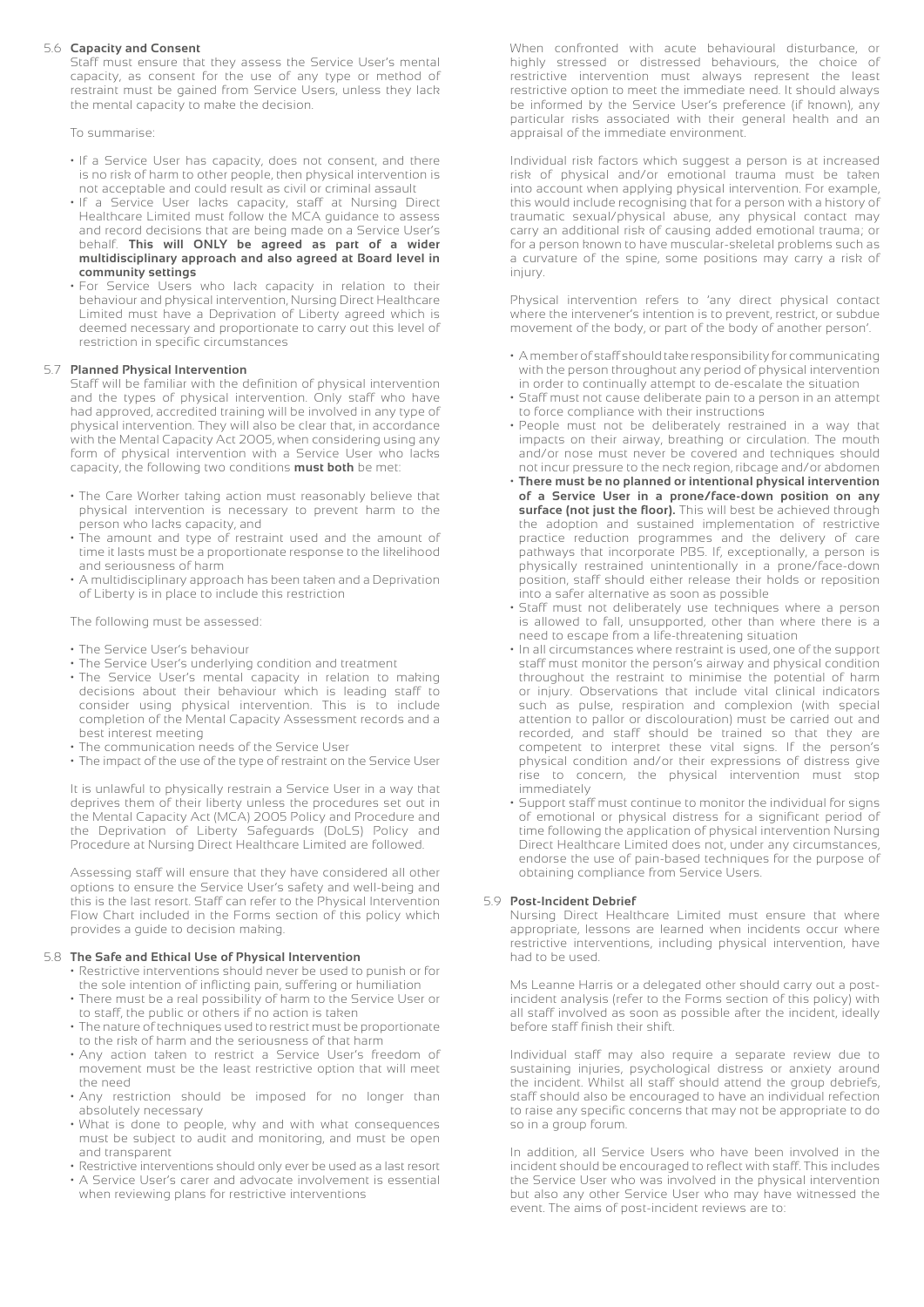- Evaluate the physical and emotional impact on all individuals involved (including any witnesses)
- Identify if there is a need, and if so, provide counselling or support for any trauma that might have resulted
- Help Service Users and staff to identify what led to the incident and what could have been done differently
- Determine whether alternatives, including less restrictive interventions, were considered
- Determine whether service barriers or constraints make it difficult to avoid the same course of action in future
- Where appropriate, recommend changes to the service's philosophy, policies, care environment, treatment approaches, staff education and training
- Where appropriate, avoid a similar incident happening on another occasion

 Service Users with cognitive and/or communication impairments may need to be helped to engage in this process; for example, by the use of simplified language or visual imagery. Other people may not be able to be involved due to the nature of their impairment.

 If the Service User wishes to raise a formal concern or complaint they should be reminded how to access the local complaints procedure of Nursing Direct Healthcare Limited. Staff or Service Users who have sustained injuries or have been subjected to a serious assault should be supported and consideration should be given to involve the Police.

 All post-incident reviews should be analysed by a clinical lead, which should form part of the overall governance and oversight of restrictive practices in the service and within Nursing Direct Healthcare Limited.

#### 5.10 **Notifications**

 Due notifications will be made to the CQC in accordance with its notification expectations.

 Local Authorities, CCG's and other service users safeguarding teams will also be duly notified where any concerns are raised regarding the inappropriate use of physical intervention that affects a Service User's safety and well-being or has been used without authorisation.

 Families, commissioners and family members may also be required to be informed according to individual Care Plans.

#### 5.11 **Recording and Reporting**

 Nursing Direct will monitor and maintain a register of all incidents of physical intervention. This register will be used to review practice and allow for the opportunity to reduce and eliminate the need. This will also be reviewed as part of overall governance at Nursing Direct Healthcare Limited.

 Nursing Direct will oversee and ensure that any Service User having any form of physical intervention or restrictive practice in place has the necessary procedures and authorisation as detailed within this policy. Following any occasion where a restrictive intervention is used, whether planned or unplanned, a full record should be made. This should be recorded as soon as practicable (and always within 24 hours of the incident). The record should detail:

- The names of the staff and people involved
- The reason for using the specific type of restrictive intervention (rather than an alternative less restrictive strategy)
- The type of intervention employed
- The date and the duration of the intervention
- Whether the Service User or anyone else experienced injury or
- distress (a body map should also detail any injuries)
- What action was taken

#### 5.12 **Injuries Sustained Through the Use of Physical Intervention**

 Any injuries or suspected injuries should be dealt with as soon as it is practical and safe to do so.

 The person responsible for managing the incident must check with staff and the Service User to ascertain their well-being after the incident and whether they may have any injuries. All injuries must be recorded as part of the post-incident debrief and reporting and a body map should be completed.

#### 5.13 **PPE During the Coronavirus Pandemic**

 As part of the Service User's overall positive behaviours support plan, staff should continue to follow all proactive strategies, and use de-escalation and disengagement, which is particularly important due to the increased risk of prolonged close contact in a potential physical intervention with other staff and the Service User.

 In order to promote de-escalation, reduce environmental hazard and prevent the spread of infection, only staff that are required to be present for the safe deployment of physical intervention should be present in a room or the immediate environment.

 One additional staff member (an incident coordinator) may be required to help maintain a safe environment and summon for additional support, or possibly help to ensure that PPE stays in situ during the physical intervention.

 Before engaging in any physical intervention, staff should be familiar with the latest guidance on the use of PPE during the COVID-19 pandemic. Any Service User that has a planned physical intervention plan should have a risk assessment included in relation to PPE.

 When PPE is to be used, take into consideration that the Service User seeing staff 'getting ready' to physically intervene by putting on PPE (or being approached by staff wearing PPE) can increase their stressed or distressed behaviours and can further exacerbate the situation. Staff should be aware of this and provide mitigation through reassurance and verbal de escalation. It is advised that staff begin discussing the changes in practice with Service Users as part of key worker meetings or when reviewing their Care Plans and risk assessments, involving them where possible.

 Nursing Direct Healthcare Limited will ensure that adequate stocks of PPE are accessible for staff and where possible, staff should carry gloves with them at all times in case of an emergency physical intervention. This should be subject to an individual risk assessment. Masks, aprons, eye goggles and additional gloves should be easily located. Spitting and throwing of body fluids is not considered to be aerosol generating (AGPs) for which an FFP3 mask and long sleeved disposable gowns would be required. However, if the risk of exposure to body fluids is considered a possibility, staff should wear goggles as part of PPE prior to the intervention, and can undertake an individual risk assessment to determine PPE requirements.

 The donning of PPE must be balanced with safety considerations, i.e. in unplanned/emergency situations and ensuring overall safety needs are prioritised. Should intervention without PPE become unavoidable, staff must follow procedures for disinfection such as hand washing.

#### 5.14 **Good Governance and Corporate Accountability**

 Nursing Direct Healthcare Limited will ensure that robust governance oversight, monitoring and regular review are in place where Service Users who are exposed to restrictive interventions have access to high quality behaviour support plans that are designed, implemented and reviewed by staff with the necessary skills, and that restrictive interventions are undertaken lawfully. Nursing Direct Healthcare Limited will ensure that its effective governance frameworks are founded on transparency and accountability.

 Nursing Direct Healthcare Limited will ensure that there is an identified Director or equivalent who takes a lead responsibility for restrictive intervention reduction programmes. Service Users and families will be informed of who this is.

 Senior Management Team who authorise the use of restrictive interventions in the service should also undertake appropriate training in the use of PBS and physical interventions to ensure they are fully aware of the techniques their staff are being trained in.

#### 5.15 **Restraint Reduction**

- Nursing Direct Healthcare Limited will have restrictive intervention reduction programmes based on the principles of effective leadership, data informed practice, workforce development, the use of specific restrictive intervention reduction tools, Service User empowerment and a commitment to effective models of post-incident review
- Restrictive intervention reduction programmes will be reviewed on an ongoing basis. As a minimum, there must be evidence of at least an annual full evidence-based review of control measures leading to revision and update of corporate action plans. All restrictive intervention reduction programmes and evidence of associated reviews must be made available for inspection for the regulators
- Any Service User with a behaviour support plan advocating the use of restrictive interventions should have clear proactive strategies including details of primary and secondary preventative strategies (refer to the Positive Behaviour Support Policy and Procedure)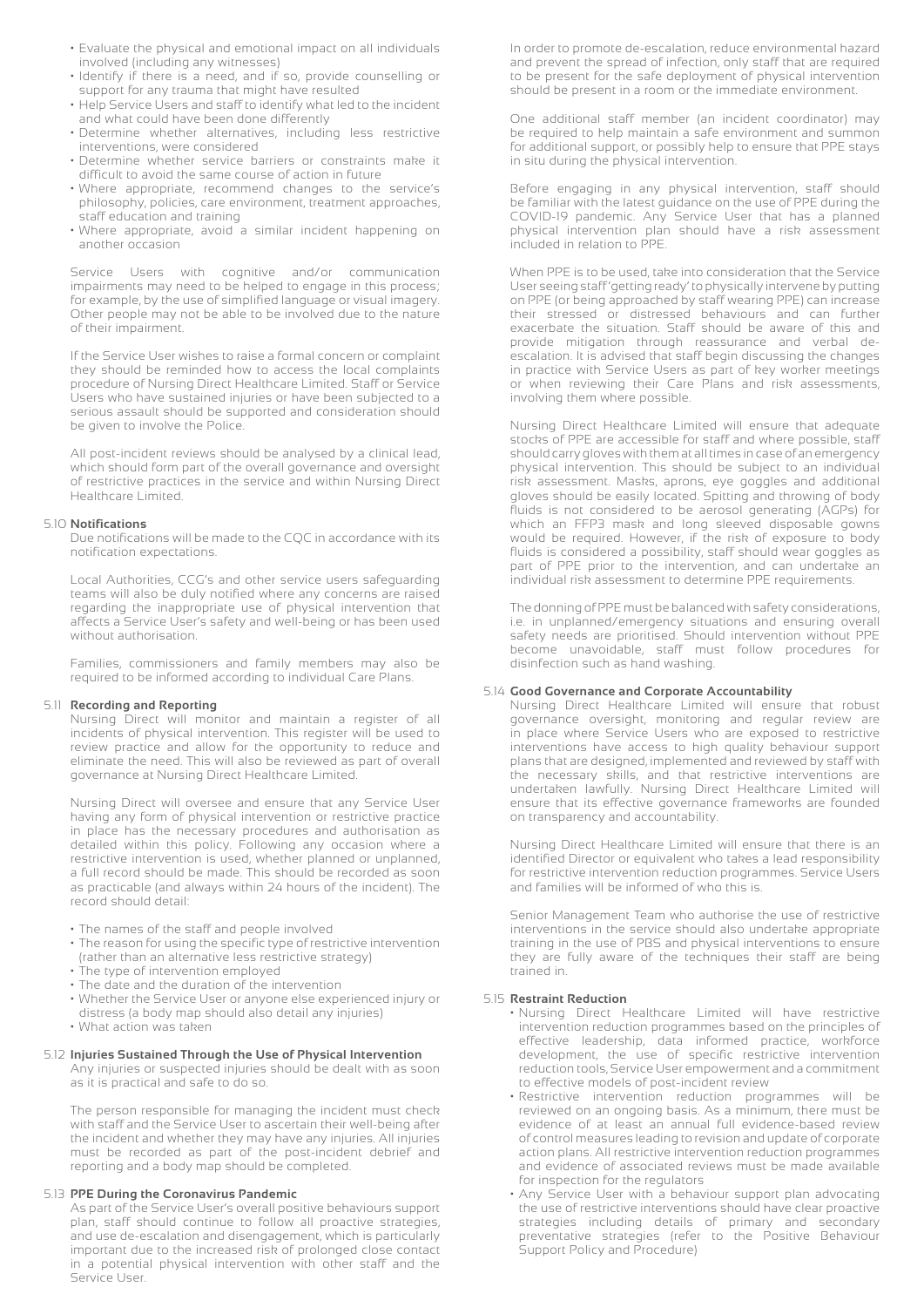- There must be assurance mechanisms in place which routinely examine the quality of training provided to staff about positive behavioural support, de-escalation and the use of restrictive interventions
- There will be arrangements for staff with differing degrees of specialism and seniority to maintain the competence associated with their role (i.e. the competencies required to deliver an effective behaviour support plan are qualitatively and quantitatively different than those required by a specialist practitioner who undertakes complex assessments and devises behaviour support plans)
- Nursing Direct Healthcare Limited will acknowledge and seek to minimise the risks associated with any restrictive interventions taught to staff
- Services must maintain accurate information that allows them to readily identify which Service Users have behaviour support plans that include the use of restrictive interventions as tertiary strategies

#### **6. DEFINITIONS**

#### 6.1 **Restrictive Practice**

- Making someone do something they don't want to do or stopping someone doing something they want to do - (Skills for Care & Skills for Health)
- Restricting practice risks a breach of the following human rights:
- The right to freedom from torture, inhuman and degrading treatment
- The right to liberty and security
- The right to respect for private and family life, home and correspondence
- Examples of restrictive practice include:
- Use of blanket rules (routine locking of doors, observation levels, use of seclusion, restraining an aggressive Service User, sedation with medication)

#### 6.2 **Restrictive Interventions**

- This is a specific set of interventions. They are deliberate acts (that could be seen to restrict a Service User's movement, liberty or freedom to act independently) placed on a person to:
- Take immediate control of a dangerous situation (where there is the risk of harm to the person or others if no action is taken) and
- End or reduce significantly the danger to the person or others • Examples could include:
- Physical interventions and restraint (including mechanical restraint)
- Seclusion
- Personal and other searches
- Enhanced supervision
- Withholding of information or equipment
- Blanket restrictions

#### 6.3 **Coronavirus**

 • Novel coronavirus is a new strain of coronavirus first identified in Wuhan City, China. The virus was named severe acute respiratory coronavirus 2 (SARS-CoV-2). The disease it causes is called COVID- 19

#### 6.4 **Pandemic**

 • A pandemic is the worldwide spread of a new disease. COVID-19 was characterised as a pandemic on 11th March 2020

#### 6.5 **Breakaway Techniques**

 • Physical skills to help separate or break away from an aggressor in a safe manner that does not involve the use of restraint - (The National Institute for Clinical Excellence, 2015)

#### 6.6 **De-escalation**

 • A combination of strategies, techniques and methods to reduce a person's agitation and aggression

#### 6.7 **Physical Intervention**

 • A term used to cover the use of direct or indirect force through bodily, physical or mechanical means, to limit another person's movement

#### 6.8 **Stressed and Distressed Behaviours**

- Stress is a state of mental or emotional strain or tension resulting from an adverse or demanding circumstance
- Distress is a state of extreme anxiety, sorrow or pain

#### 6.9 **Mechanical Restraint**

 • Any restrictive device (e.g. seatbelt, lap-belt, 5 point harness, bed rails, or physical confinement) used to restrict a person's free movement, most commonly used in emergency situations)

#### **KEY FACTS - PROFESSIONALS**

Professionals providing this service should be aware of the following:

- If restrictive physical intervention is used it must not include the deliberate application of pain
- The Care Plan must detail specific behaviour, de-escalation techniques, alternative approaches to reduce the need for physical intervention and clearly state that restrictive physical intervention must only be used as a 'last resort'
- The use of any physical intervention must be accurately recorded and shared with the management of Nursing Direct Healthcare Limited and, if ongoing, must be subject to regular review
- When physical intervention is used, this must be used for the shortest time possible and with the minimum possible restriction by staff with the relevant training through an accredited provider
- The capacity of the Service User must be considered and action must be taken in line with the five principles of the MCA
- Staff must not deliberately physically restrain a Service User in a way that impacts on their airway, breathing or circulation, such as face down restraint on any surface (not just on the floor)
- Breakaway and de-escalation techniques are recommended for community settings. However, any situations where physical intervention is used in the community must have board approval and include a multidisciplinary team approach
- A Board level (or equivalent) lead must be identified for increasing the use of recovery-based approaches including, where appropriate, positive behavioural support planning, and reducing restrictive interventions
- Nursing Direct Healthcare Limited must maintain and be accountable for overarching restrictive intervention reduction programmes
- Nursing Direct Healthcare Limited must approve the increased behavioural support planning and restrictive intervention reduction to be taught to staff
- Governance structures and transparent policies around the use of restrictive interventions must be established by Nursing Direct Healthcare Limited
- Post-incident reviews and debriefs must be planned so that lessons are learned when incidents occur where restrictive interventions have had to be used
- Nursing Direct Healthcare Limited must report on the use of restrictive interventions to service commissioners, who will monitor and act in the event of concerns

### **KEY FACTS - PEOPLE AFFECTED BY THE SERVICE**

People affected by this service should be aware of the following:

- If you experience stressed or distressed behaviours, staff will have relevant training to support you in a positive way allowing you freedom, choice and control over your own life
- Care Plans are used to enable Nursing Direct Healthcare Limited to capture your preferences and wishes and provide staff with clear guidance about how they provide you with Care. These Care Plans include your views and wishes that relate to areas that could have the potential to restrict your freedom or choice
- We will always talk to you after any incidents of physical intervention so we can explore ways to reduce this happening again
- In some rare situations, we may need to physically hold you to keep you and other people safe. This will only be done when you and other people involved in your care and support agree this is in your best interests if you lack capacity
- This policy only applies to Service Users who lack capacity in relation to their behaviour and any agreement to physical intervention and only if you have a Deprivation of Liberty in place authorising us to do this to keep you and others safe

#### **FURTHER READING**

As well as the information in the 'underpinning knowledge' section of the review sheet we recommend that you add to your understanding in this policy area by considering the following materials: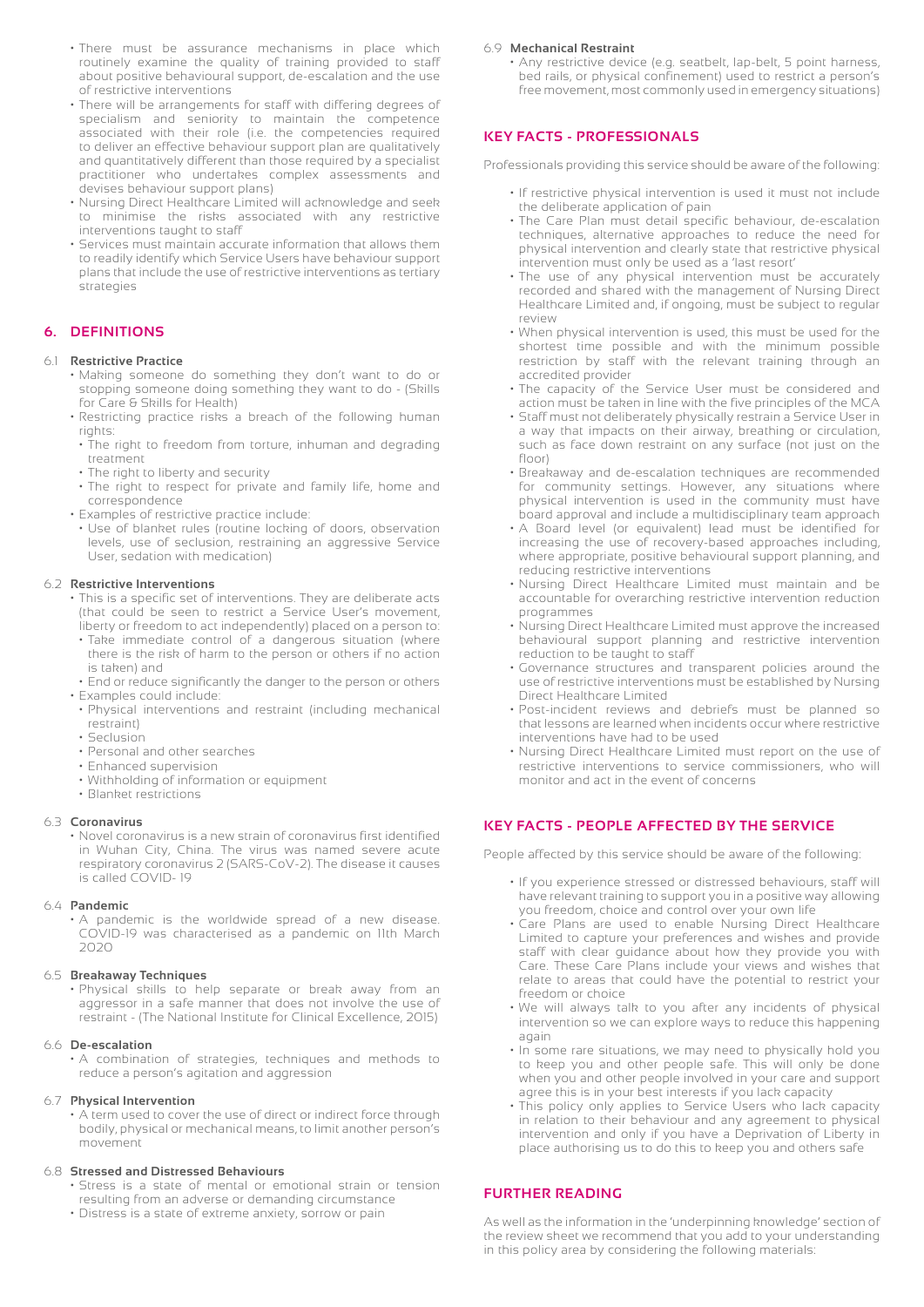#### **RCN - Let's talk about restraint - Rights, risks and responsibility:**

http://restraintreductionnetwork.org/wp-content/uploads/2016/11/Lets-talk-about-restraint.pdf

#### **Restraint Reduction Network:**

https://restraintreductionnetwork.org/

#### **Nursing Times (2014):**

https://www.nursingtimes.net/clinical-archive/patient-safety/reducing-need-to-restrainvulnerable-patients-11-07-2014/

#### **BILD - Positive Behaviour Support:**

https://www.bild.org.uk/positive-behaviour-support-pbs/

#### **OUTSTANDING PRACTICE**

To be 'outstanding ' in this policy area you could provide evidence that:

- There are minimal recent incidents of physical intervention at Nursing Direct Healthcare Limited despite the fact that Service Users have a history of presenting behaviours that have resulted in physical intervention in the past
- Nursing Direct Healthcare Limited can demonstrate that it is open and transparent in the area of physical intervention, learning from individuals and their relatives or friends about how it can be avoided
- A culture of positive and proactive care and positive behaviour support is embedded into Nursing Direct Healthcare Limited which is evidenced in policies, procedures, training, staff attitudes, governance oversight and Service User outcomes. Governance data shows a decrease in any incidents of physical intervention as a result of the culture and ethos
- Service Users and their representatives are extremely satisfied with the way that care and support is provided by Nursing Direct Healthcare Limited
- All relevant staff are fully aware of the issues surrounding physical intervention and understand the implications
- Stakeholders are satisfied with the service
- The wide understanding of the policy is enabled by proactive use of the QCS App
- There is no evidence of blanket restrictions related to the service and each Service User's Care Plan shows involvement, goal planning and a truly person-centred approach to each Service User's individual needs, preferences and wishes

#### **FORMS**

The following forms are included as part of this policy:

| Title of form                                                    | When would the<br>form be used?                                                                                                                | <b>Created by</b>                                              |
|------------------------------------------------------------------|------------------------------------------------------------------------------------------------------------------------------------------------|----------------------------------------------------------------|
| Restraint<br>Register - CRI7                                     | To provide evidence<br>to support practice<br>improvement and<br>reduction of restraint.                                                       | QCS                                                            |
| Physical<br>Intervention<br>Flow Chart -<br>CR17                 | To quide decision making<br>before using considering<br>any restrictive physical<br>intervention.                                              | <b>OCS</b>                                                     |
| Post De-Brief<br>Analysis - CR17                                 | Post event this form<br>should be completed<br>as an opportunity for<br>reflective learning<br>and demonstration of<br>continuous improvement. | <b>OCS</b>                                                     |
| Individual Staff<br>Post-Incident<br>Support<br>Checklist - CR17 | This form should be<br>completed as part of<br>the post-incident staff<br>support measures.                                                    | <b>OCS</b>                                                     |
| Safe Holds Easy<br>Read - CRIZ                                   | To support enabling<br>service users to<br>understand safe holds.                                                                              | QCS                                                            |
| Positive<br><b>Behaviour</b><br>Support - CRI7                   | A poster that can be<br>displayed to raise<br>awareness.                                                                                       | <b>British Institute</b><br>of Learning<br>Disabilities (BILD) |
| Service User<br>Debrief - CR17                                   | This form is to be used<br>following an incident.<br>It should be completed<br>with the service user to<br>aid reflection.                     |                                                                |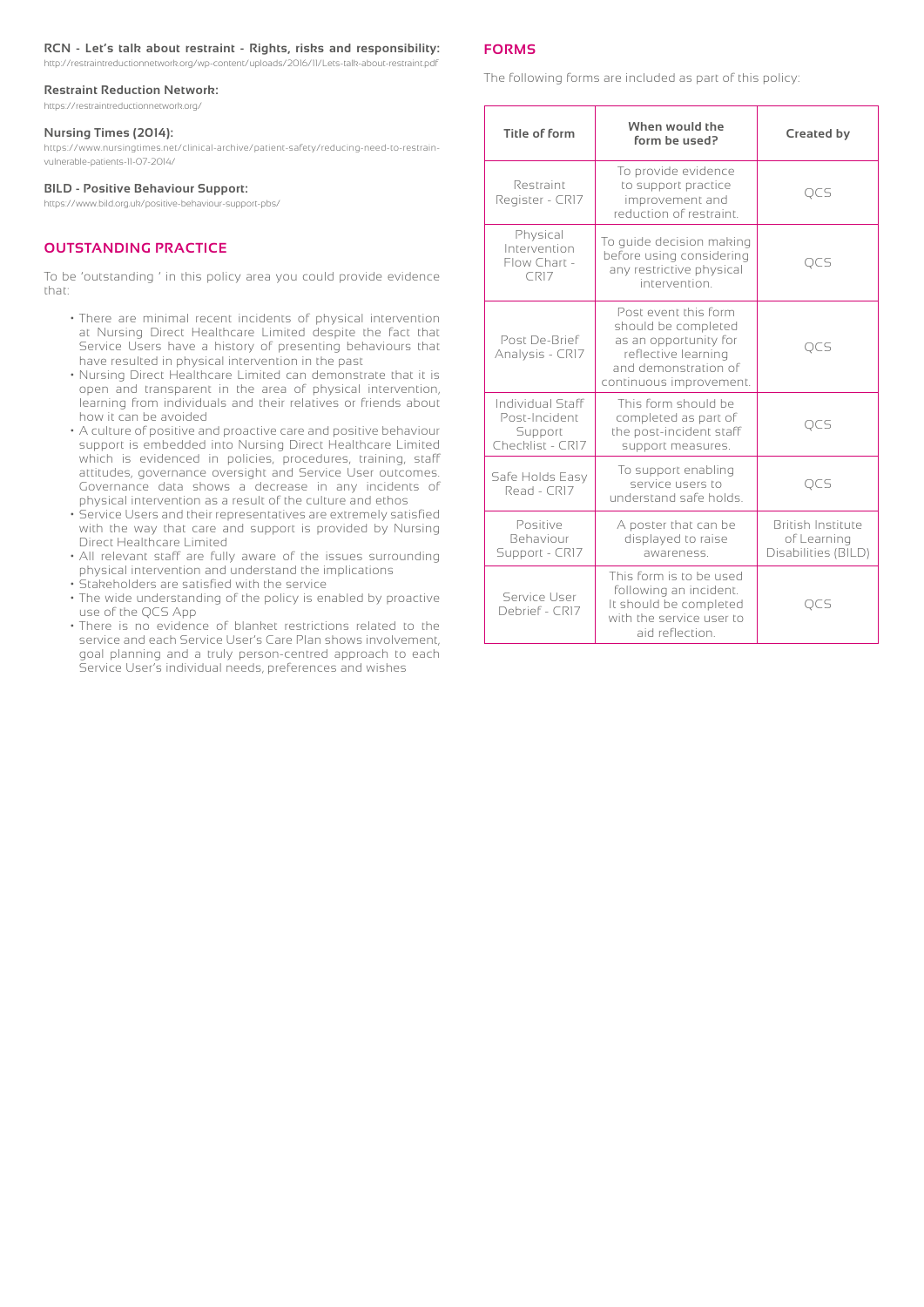| <b>NAME OF</b><br><b>SERVICE USER</b> | DATE, TIME<br><b>AND DURATION</b><br><b>OF PHYSICAL</b><br><b>INTERVENTION</b> | <b>REASON FOR</b><br><b>RESTRAINT</b> | <b>TYPE OF</b><br><b>RESTRAINT</b> | <b>ACTIONS TAKEN</b><br><b>AS A RESULT OF</b><br>THE PHYSICAL<br><b>INTERVENTION</b> | <b>NAME OF</b><br><b>PERSON/</b><br><b>PEOPLE</b><br><b>INVOLVED IN</b><br>THE PHYSICAL<br><b>INTERVENTION</b> | <b>SIGNATURE</b><br>OF PERSON/<br><b>PEOPLE</b><br><b>INVOLVED IN</b><br>THE PHYSICAL<br><b>INTERVENTION</b> |
|---------------------------------------|--------------------------------------------------------------------------------|---------------------------------------|------------------------------------|--------------------------------------------------------------------------------------|----------------------------------------------------------------------------------------------------------------|--------------------------------------------------------------------------------------------------------------|
|                                       |                                                                                |                                       |                                    |                                                                                      |                                                                                                                |                                                                                                              |
|                                       |                                                                                |                                       |                                    |                                                                                      |                                                                                                                |                                                                                                              |
|                                       |                                                                                |                                       |                                    |                                                                                      |                                                                                                                |                                                                                                              |
|                                       |                                                                                |                                       |                                    |                                                                                      |                                                                                                                |                                                                                                              |
|                                       |                                                                                |                                       |                                    |                                                                                      |                                                                                                                |                                                                                                              |
|                                       |                                                                                |                                       |                                    |                                                                                      |                                                                                                                |                                                                                                              |
|                                       |                                                                                |                                       |                                    |                                                                                      |                                                                                                                |                                                                                                              |
|                                       |                                                                                |                                       |                                    |                                                                                      |                                                                                                                |                                                                                                              |
|                                       |                                                                                |                                       |                                    |                                                                                      |                                                                                                                |                                                                                                              |
|                                       |                                                                                |                                       |                                    |                                                                                      |                                                                                                                |                                                                                                              |
|                                       |                                                                                |                                       |                                    |                                                                                      |                                                                                                                |                                                                                                              |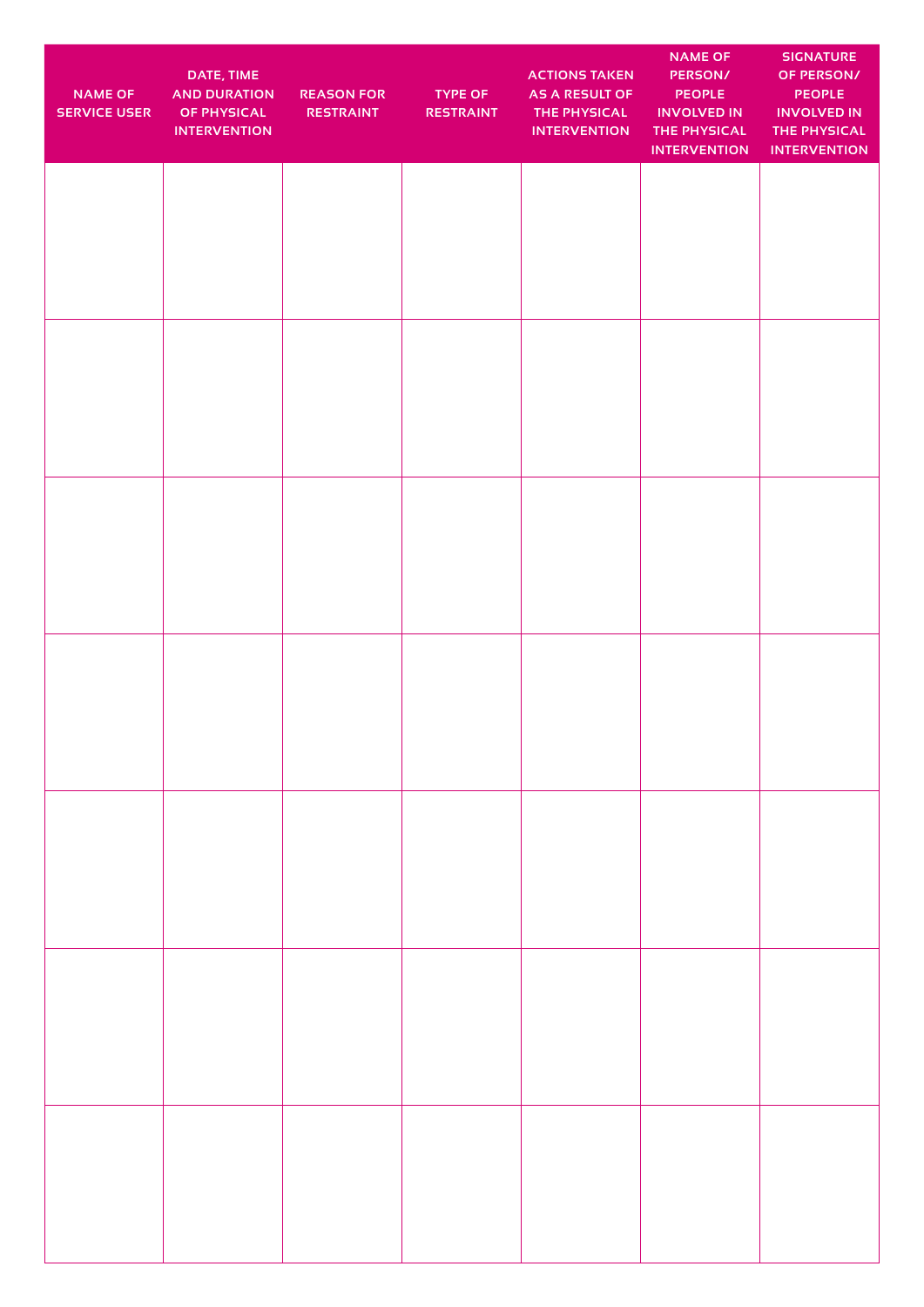### **FLOW CHART TO GUIDE DECISION MAKING**



# **ATTENDANCE BY ALL STAFF INVOLVED IN THE INCIDENT**

**Person carrying out post- incident debrief with staff:**

| Names of staff<br>involved in post<br>physical analysis: | Ref number: |  |
|----------------------------------------------------------|-------------|--|
| Attendees at post<br>intervention analysis:              | Date:       |  |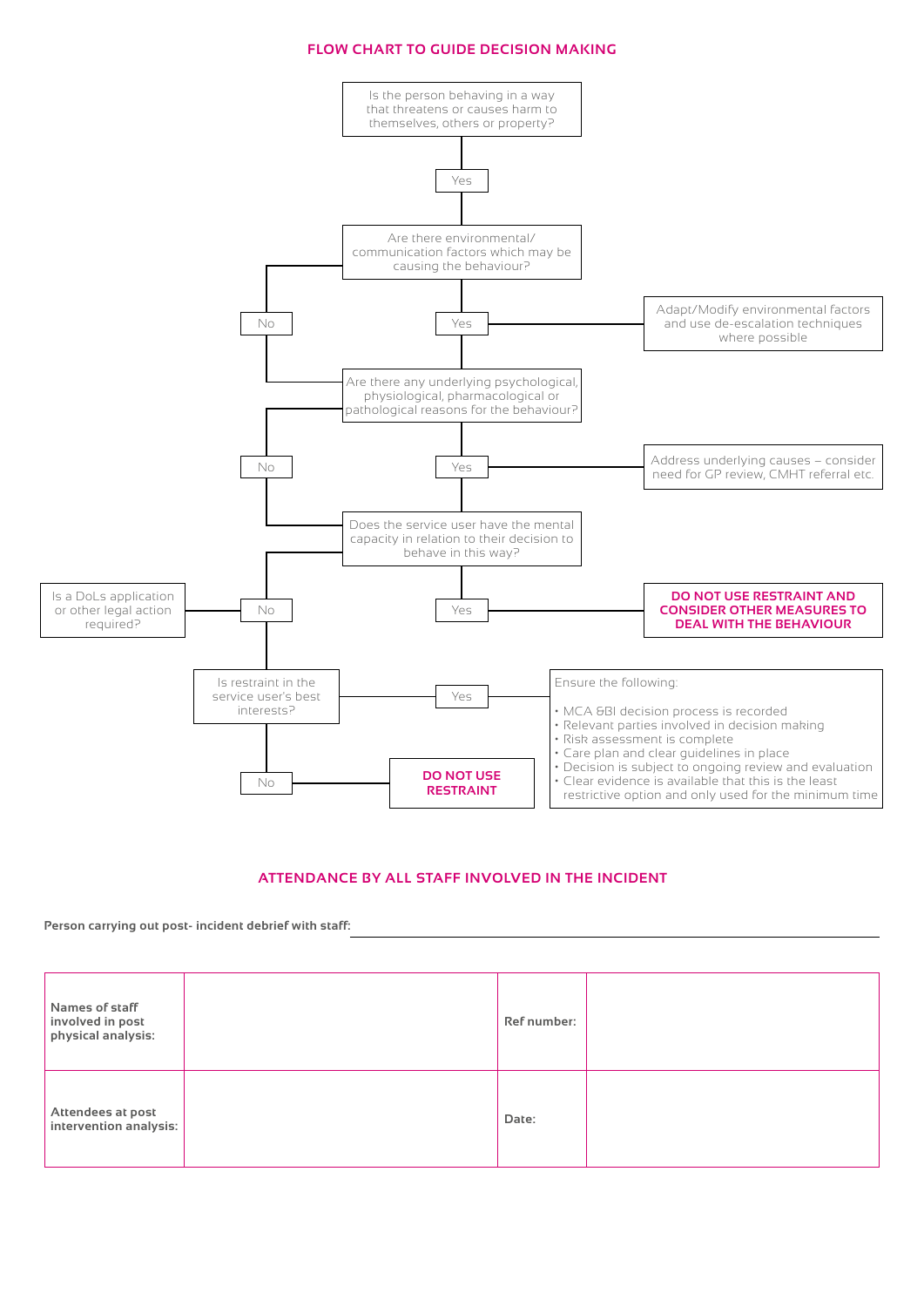| <b>Name of Service User</b><br>who had physical<br>intervention:                                                                                                        |  |
|-------------------------------------------------------------------------------------------------------------------------------------------------------------------------|--|
| Location, time and date<br>of incident:                                                                                                                                 |  |
| Description of the<br>stressed or distressed<br>behaviour leading up to<br>the physical intervention:                                                                   |  |
| Who made the decision<br>to physically intervene?                                                                                                                       |  |
| Staff involved with actual<br>physical intervention:                                                                                                                    |  |
| <b>Did the Service User</b><br>struggle or become more<br>distressed during the<br>physical intervention?                                                               |  |
| What occurred during the<br>physical intervention?<br>(Details around<br>de- escalation, any<br>medication used or any<br>concerns during the<br>physical intervention) |  |
| How long the person was<br>physically restrained for?                                                                                                                   |  |
| Were any injuries<br>sustained by the Service<br>User or staff?                                                                                                         |  |
| <b>What happened</b><br>after the person was<br>released from physical<br>intervention?                                                                                 |  |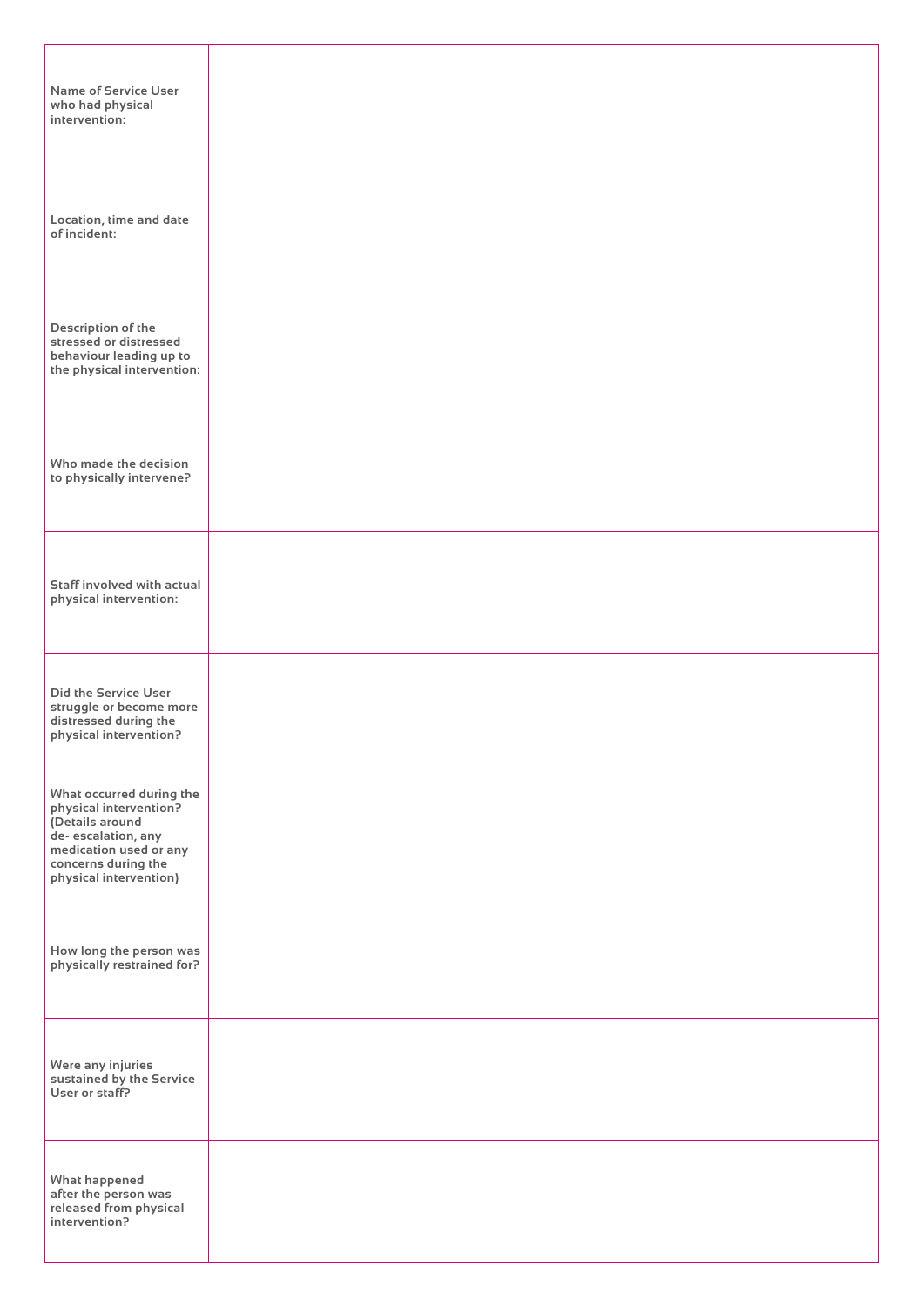| Views and opinions on<br>whether the decision to<br>physically intervene was<br>necessary, proportionate<br>to the level of risk, or<br>whether a less restrictive<br>option could have been<br>carried out? |  |
|--------------------------------------------------------------------------------------------------------------------------------------------------------------------------------------------------------------|--|
| Opinions on whether<br>the incident was well<br>managed?                                                                                                                                                     |  |
| Any other issues to be<br>addressed,<br>e.g. Service User<br>concerns, training?                                                                                                                             |  |
| <b>Comments of interviewer:</b>                                                                                                                                                                              |  |
| Have all staff involved<br>received the relevant<br>training and are up<br>to date with this and<br>deemed competent?<br>(Provide details)                                                                   |  |
| Further action required:                                                                                                                                                                                     |  |
| <b>Signature of Manager:</b>                                                                                                                                                                                 |  |
| Date:                                                                                                                                                                                                        |  |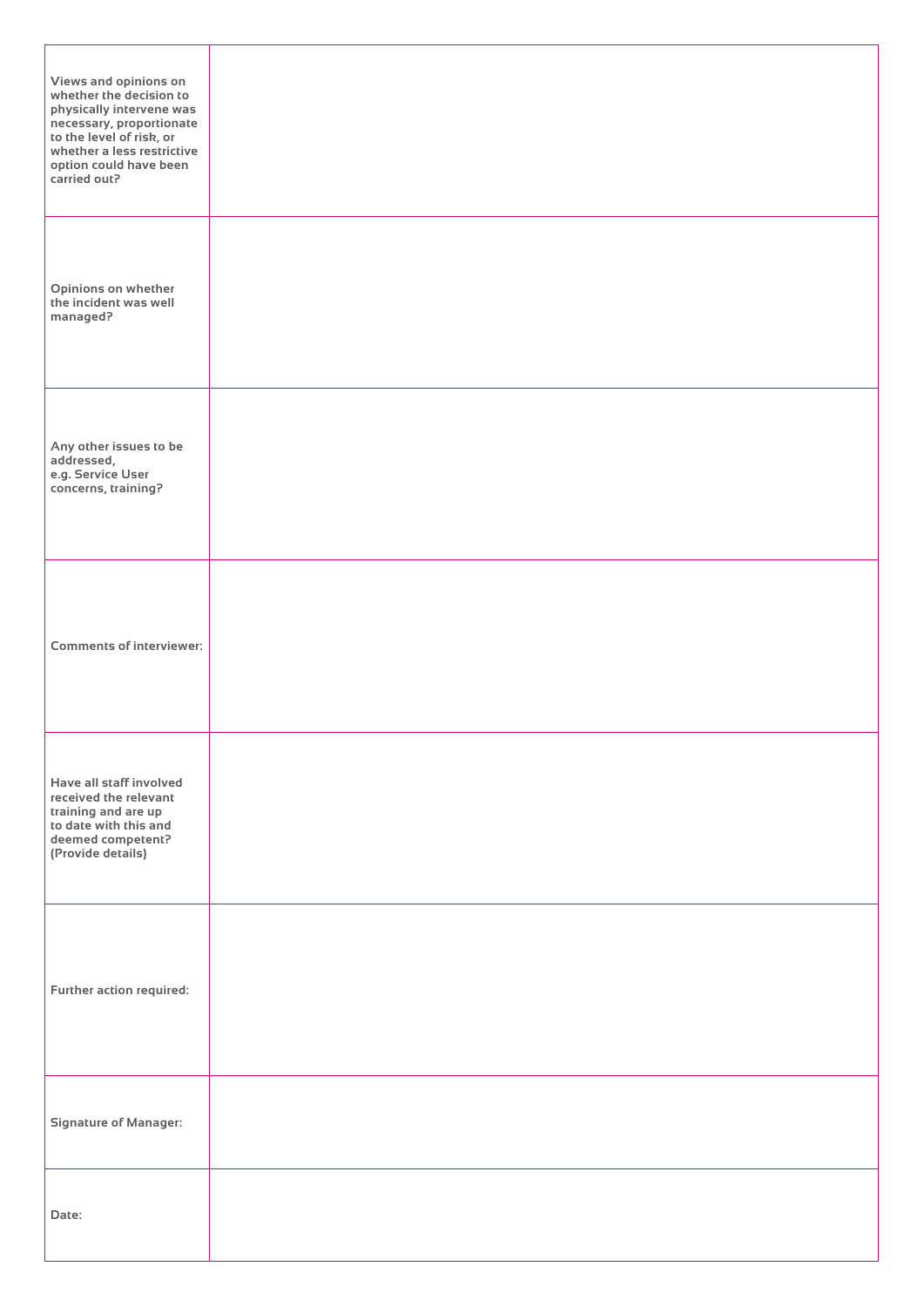# **INDIVIDUAL STAFF POST-INCIDENT SUPPORT CHECKLIST**

| <b>Date of Physical Intervention:</b>                                                                     |            | <b>Ref</b><br>Number: |  |
|-----------------------------------------------------------------------------------------------------------|------------|-----------------------|--|
| <b>Brief Description of Incident:</b>                                                                     |            |                       |  |
| <b>Name/Position of Staff Receiving Support:</b>                                                          |            |                       |  |
| <b>Name/Position of Staff Providing Support:</b>                                                          |            |                       |  |
| Were any physical injuries sustained?<br>(Please tick)                                                    | <b>YES</b> | <b>NO</b>             |  |
| If yes, what injuries?                                                                                    |            |                       |  |
| What first aid/medical attention was needed?                                                              |            |                       |  |
| Does the staff member require time out, and<br>if so what has been provided?                              |            |                       |  |
| Is the staff member able to complete their<br>shift or continue to attend work?                           |            |                       |  |
| How is the staff member feeling post<br>incident?                                                         |            |                       |  |
| Does the staff member require further<br>support (if so, what support)?                                   |            |                       |  |
| Is further debriefing needed for the staff<br>member and/or related to incident? If yes,<br>describe?     |            |                       |  |
| What changes can be made to reduce further<br>incidents, i.e. review risks assessments, PBS<br>plans etc? |            |                       |  |
| Have staff identified any further suggestions<br>to reduce risks or personal support needs?               |            |                       |  |
| <b>Sent to Manager</b><br>(Tick to confirm)                                                               |            | Date:                 |  |
| <b>Signature of Staff Member Receiving Support:</b>                                                       |            |                       |  |
| <b>Signature of Staff Providing Support:</b>                                                              |            |                       |  |
| Further Action Taken by Manager:                                                                          |            |                       |  |
| <b>Signature of Manager:</b>                                                                              |            |                       |  |
| Date:                                                                                                     |            |                       |  |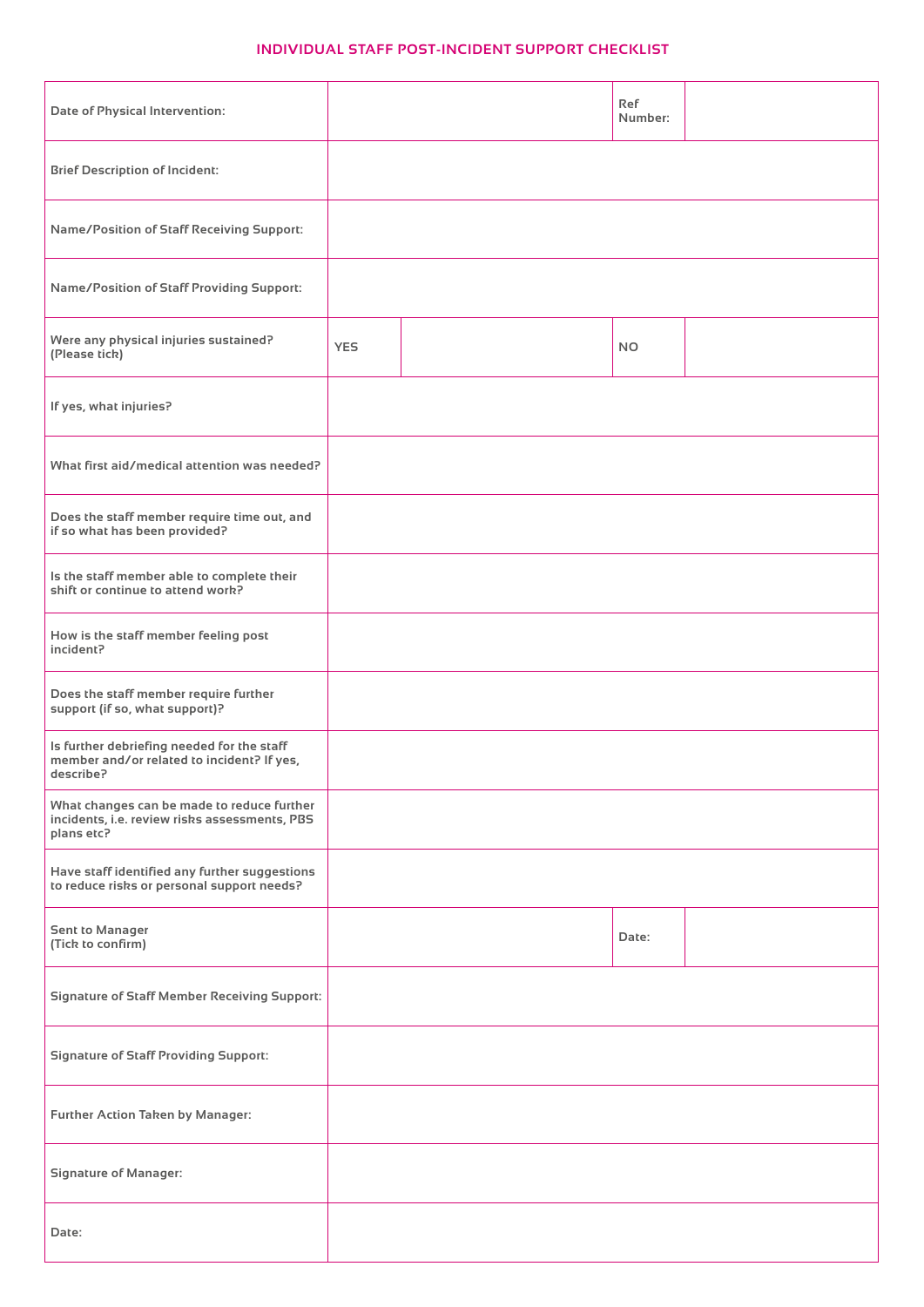# LET'S TALK ABOUT SAFE HOLDS



# **WHY WOULD WE NEED TO HOLD SOMEONE?**



No one should hit another person.



Sometimes a service user may hit out because they may be really angry or upset.



You may feel frightened.

happening.



You may feel angry with staff. Staff cannot let this happen and must keep everyone safe.



You may feel angry with the person Or



So if a person hits or hurts someone, staff may have to hold that person.

Staff will try and move the person away from others.

We will try and support the person privately away from others.



It is best to walk away. No one likes being watched when they are angry or upset.



Remember, staff have training to support people who are upset or angry.



If you are confused, upset or angry, you can talk to a staff member you can trust.

# **HOW WE WILL SUPPORT YOU**



Safe holds will never be used to punish people; only to keep people safe.

It can be hard to understand what Is



It can be very busy, noisy and scary.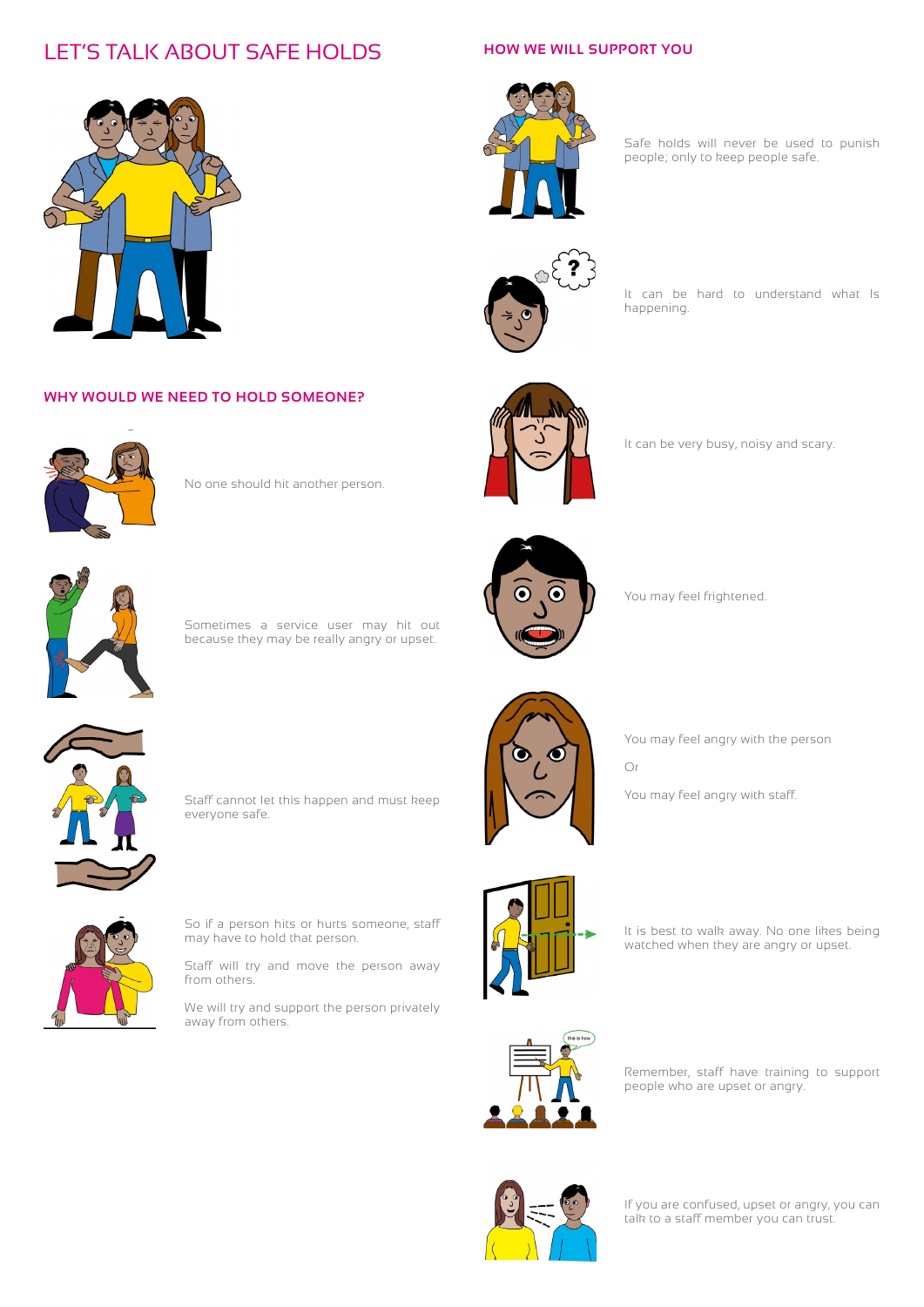| HOW WELL DO YOU UNDERSTAND SAFE HOLDS NOW? |                                       |               |               | IS THERE ANYTHING YOU WANT TO TALK ABOUT? |               |
|--------------------------------------------|---------------------------------------|---------------|---------------|-------------------------------------------|---------------|
|                                            |                                       |               |               | <b>YES</b>                                | <b>NO</b>     |
| <b>SERVICE USER DEBRIEF</b>                |                                       |               |               |                                           |               |
|                                            | How did you feel during the incident? |               |               |                                           |               |
| ОК                                         | not sure                              | upset         | scared        |                                           |               |
|                                            | How do you feel after the incident?   |               |               |                                           |               |
| OK                                         | not sure                              | 96<br>upset   | scared        |                                           |               |
|                                            | How could staff support you to feel   |               |               |                                           |               |
|                                            | better?                               |               |               |                                           |               |
|                                            |                                       |               |               | <b>Staff Member:</b>                      | Service-User: |
| have a cup of tea                          | talk to me                            | go to my room | go for a walk | Date:                                     |               |